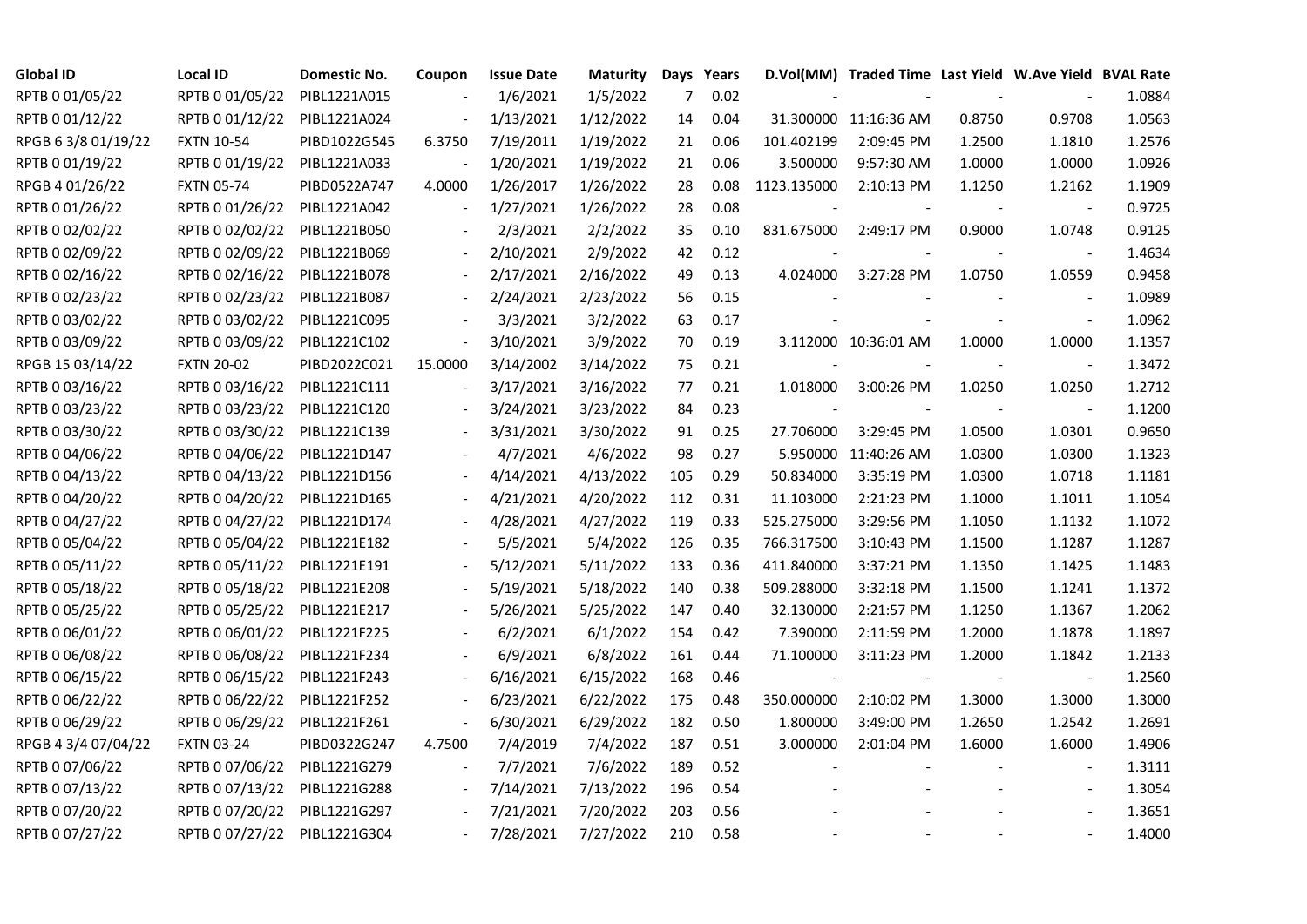| <b>Global ID</b>     | <b>Local ID</b>   | Domestic No. | Coupon                   | <b>Issue Date</b> | <b>Maturity</b>      |     | Days Years |             | D.Vol(MM) Traded Time Last Yield W.Ave Yield BVAL Rate |        |                |        |
|----------------------|-------------------|--------------|--------------------------|-------------------|----------------------|-----|------------|-------------|--------------------------------------------------------|--------|----------------|--------|
| RPGB 4 7/8 08/02/22  | <b>FXTN 10-56</b> | PIBD1022H562 | 4.8750                   | 8/2/2012          | 8/2/2022             | 216 | 0.59       |             |                                                        |        |                | 1.7419 |
| RPTB 0 08/03/22      | RPTB 0 08/03/22   | PIBL1221H312 |                          | 8/4/2021          | 8/3/2022             | 217 | 0.59       | 303.703000  | 3:30:56 PM                                             | 1.3500 | 1.3239         | 1.3117 |
| RPTB 0 08/10/22      | RPTB 0 08/10/22   | PIBL1221H321 | $\blacksquare$           | 8/11/2021         | 8/10/2022            | 224 | 0.61       |             | 1.000000 10:33:13 AM                                   | 1.3750 | 1.3750         | 1.3714 |
| RPTB 0 08/17/22      | RPTB 0 08/17/22   | PIBL1221H330 | $\overline{\phantom{a}}$ | 8/18/2021         | 8/17/2022            | 231 | 0.63       |             |                                                        |        |                | 1.3751 |
| RPTB 0 08/24/22      | RPTB 0 08/24/22   | PIBL1221H349 | $\overline{\phantom{a}}$ | 8/25/2021         | 8/24/2022            | 238 | 0.65       |             | 0.613000 10:46:30 AM                                   | 1.4000 | 1.4000         | 1.4057 |
| RPTB 0 08/31/22      | RPTB 0 08/31/22   | PIBL1221I357 |                          | 9/1/2021          | 8/31/2022            | 245 | 0.67       |             |                                                        |        |                | 1.4234 |
| RPTB 0 09/07/22      | RPTB 0 09/07/22   | PIBL1221I366 | $\blacksquare$           | 9/8/2021          | 9/7/2022             | 252 | 0.69       | 0.505000    | 3:22:39 PM                                             | 1.4750 | 1.4750         | 1.4411 |
| RPGB 4 3/4 09/13/22  | <b>FXTN 10-57</b> | PIBD1022I570 | 4.7500                   | 9/13/2012         | 9/13/2022            | 258 | 0.71       |             |                                                        |        | $\blacksquare$ | 1.8275 |
| RPTB 0 09/14/22      | RPTB 0 09/14/22   | PIBL1221I375 |                          | 9/15/2021         | 9/14/2022            | 259 | 0.71       |             |                                                        |        |                | 1.4920 |
| RPTB 0 09/21/22      | RPTB 0 09/21/22   | PIBL1221I384 |                          | 9/22/2021         | 9/21/2022            | 266 | 0.73       |             |                                                        |        | $\blacksquare$ | 1.5015 |
| RPTB 0 09/28/22      | RPTB 0 09/28/22   | PIBL1221I393 | $\overline{\phantom{a}}$ | 9/29/2021         | 9/28/2022            | 273 | 0.75       | 240.000000  | 3:54:44 PM                                             | 1.3750 | 1.3875         | 1.3945 |
| RPTB 0 10/05/22      | RPTB 0 10/05/22   | PIBL1221J409 |                          | 10/6/2021         | 10/5/2022            | 280 | 0.77       | 20.289000   | 3:06:12 PM                                             | 1.5000 | 1.5000         | 1.5209 |
| RPTB 0 10/12/22      | RPTB 0 10/12/22   | PIBL1221J418 |                          | 10/13/2021        | 10/12/2022           | 287 | 0.79       | 106.700000  | 3:31:46 PM                                             | 1.5850 | 1.5398         | 1.5425 |
| RPGB 12 3/4 10/17/22 | <b>FXTN 20-03</b> | PIBD2022J033 | 12.7500                  | 10/17/2002        | 10/17/2022           | 292 | 0.80       |             |                                                        |        | $\blacksquare$ | 1.8910 |
| RPTB 0 10/19/22      | RPTB 0 10/19/22   | PIBL1221J427 |                          | 10/20/2021        | 10/19/2022           | 294 | 0.81       |             |                                                        |        | $\blacksquare$ | 1.5408 |
| RPTB 0 10/26/22      | RPTB 0 10/26/22   | PIBL1221J436 |                          | 10/27/2021        | 10/26/2022           | 301 | 0.82       |             | 957.100000 11:45:19 AM                                 | 1.5550 | 1.5486         | 1.5180 |
| RPTB 0 11/02/22      | RPTB 0 11/02/22   | PIBL1221K443 |                          | 11/3/2021         | 11/2/2022            | 308 | 0.84       | 4.506000    | 2:58:43 PM                                             | 1.5700 | 1.5745         | 1.5763 |
| RPTB 0 11/09/22      | RPTB 0 11/09/22   | PIBL1221K452 |                          | 11/10/2021        | 11/9/2022            | 315 | 0.86       |             |                                                        |        |                | 1.5622 |
| RPTB 0 11/16/22      | RPTB 0 11/16/22   | PIBL1221K461 |                          | 11/17/2021        | 11/16/2022           | 322 | 0.88       |             | 2.233000 10:07:57 AM                                   | 1.6150 | 1.6150         | 1.6119 |
| RPTB 0 11/23/22      | RPTB 0 11/23/22   | PIBL1221K470 |                          | 11/24/2021        | 11/23/2022           | 329 | 0.90       |             |                                                        |        | $\blacksquare$ | 1.6050 |
| RPTB 0 11/29/22      | RPTB 0 11/29/22   | PIBL1221L488 | $\blacksquare$           |                   | 12/1/2021 11/29/2022 | 335 | 0.92       | 1002.734000 | 3:11:09 PM                                             | 1.6100 | 1.6150         | 1.6169 |
| RPGB 4 5/8 12/04/22  | RTB 05-11         | PIID0522L114 | 4.6250                   | 12/4/2017         | 12/4/2022            | 340 | 0.93       | 129.000000  |                                                        |        | $\sim$         | 2.1160 |
| RPGB 4 12/06/22      | <b>FXTN 10-58</b> | PIBD1022L585 | 4.0000                   | 12/6/2012         | 12/6/2022            | 342 | 0.94       |             | 29.000000 10:53:15 AM                                  | 2.0400 | 2.0400         | 2.0053 |
| RPTB 0 12/07/22      | RPTB 0 12/07/22   | PIBL1221L497 |                          | 12/7/2021         | 12/7/2022            | 343 | 0.94       | 103.265000  | 2:58:53 PM                                             | 1.6275 | 1.6264         | 1.6292 |
| RPTB 0 12/14/22      | RPTB 0 12/14/22   | PIBL1221L503 | $\blacksquare$           | 12/15/2021        | 12/14/2022           | 350 | 0.96       | 28.132000   | 3:08:35 PM                                             | 1.6300 | 1.6222         | 1.6309 |
| RPGB 4 3/8 02/11/23  | RTB 03-10         | PIID0323B101 | 4.3750                   | 2/11/2020         | 2/11/2023            | 409 | 1.12       |             | 1.500000 11:25:34 AM                                   | 2.2500 | 2.2500         | 2.3500 |
| RPGB 13 02/20/23     | <b>FXTN 20-04</b> | PIBD2023B048 | 13.0000                  | 2/20/2003         | 2/20/2023            | 418 | 1.14       |             |                                                        |        | $\blacksquare$ | 2.1343 |
| RPGB 5 1/2 03/08/23  | <b>FXTN 05-75</b> | PIBD0523C752 | 5.5000                   | 3/8/2018          | 3/8/2023             | 434 | 1.19       | 304.500000  | 2:23:18 PM                                             | 2.0750 | 2.0750         | 2.1138 |
| RPGB 3 1/2 04/21/23  | <b>FXTN 07-58</b> | PIBD0723D588 | 3.5000                   | 4/21/2016         | 4/21/2023            | 478 | 1.31       | 1778.400000 | 3:38:11 PM                                             | 2.6000 | 2.2516         | 2.2579 |
| RPGB 11 7/8 05/29/23 | <b>FXTN 20-05</b> | PIBD2023E054 | 11.8750                  | 5/29/2003         | 5/29/2023            | 516 | 1.41       |             |                                                        |        |                | 2.3006 |
| RPGB 3 1/4 08/15/23  | RTB 10-04         | PIID1023H046 | 3.2500                   | 8/15/2013         | 8/15/2023            | 594 | 1.63       | 29.600000   | 2:01:46 PM                                             | 2.7700 | 2.7295         | 2.6898 |
| RPGB 2 3/8 09/10/23  | <b>FXTN 03-25</b> | PIBD0323I252 | 2.3750                   | 9/10/2020         | 9/10/2023            | 620 | 1.70       | 49.460000   | 9:37:12 AM                                             | 2.5000 | 2.5000         | 2.5199 |
| RPGB 11 3/8 10/23/23 | <b>FXTN 20-06</b> | PIBD2023J068 | 11.3750                  | 10/23/2003        | 10/23/2023           | 663 | 1.82       |             |                                                        |        |                | 2.5502 |
| RPGB 2 3/8 03/09/24  | RTB 03-11         | PIID0324C115 | 2.3750                   | 3/9/2021          | 3/9/2024             | 801 | 2.19       | 954.501000  | 3:55:29 PM                                             | 2.4500 | 2.4923         | 2.4643 |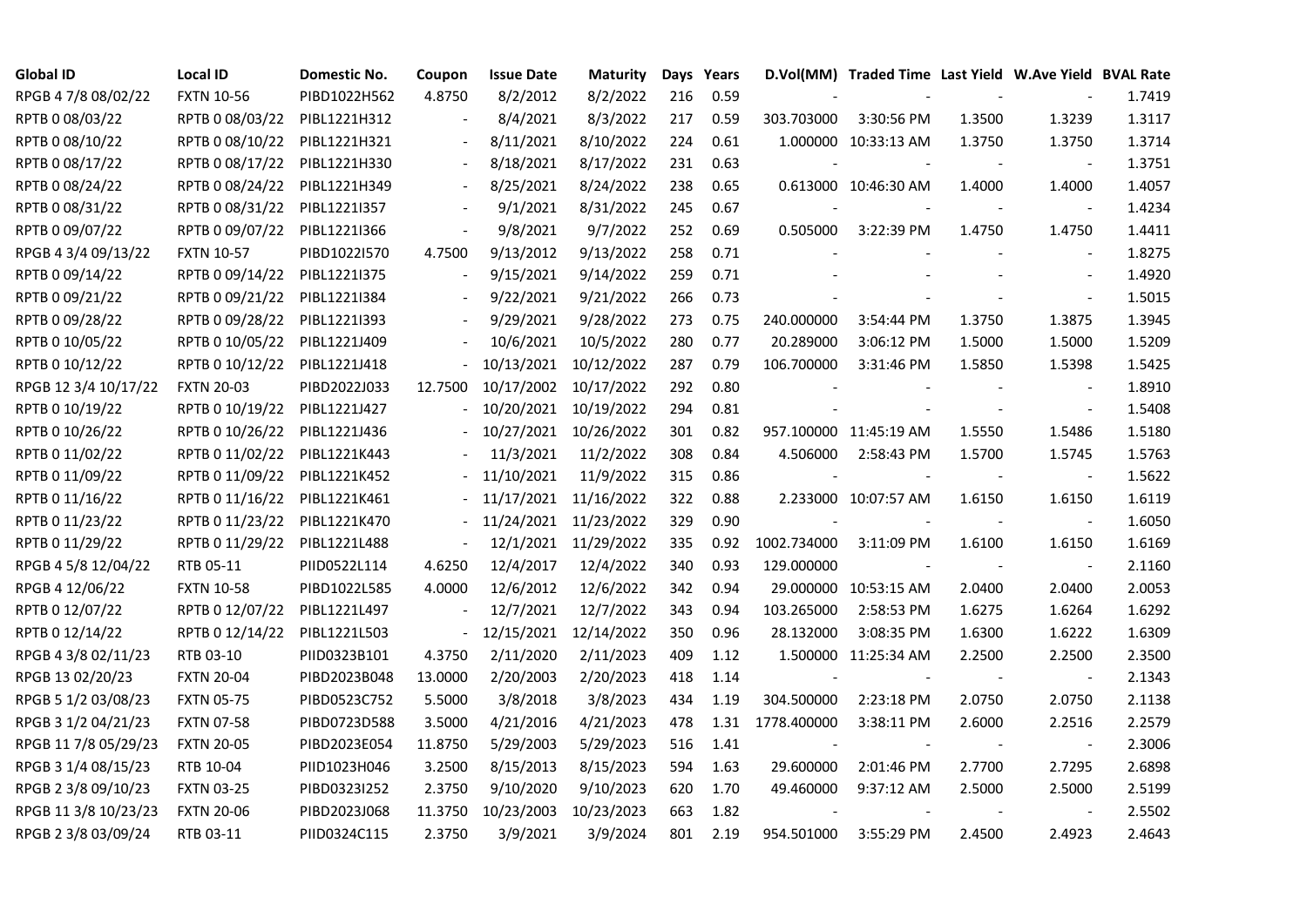| <b>Global ID</b>     | <b>Local ID</b>   | Domestic No. | Coupon  | <b>Issue Date</b> | <b>Maturity</b>  | Days | Years |            | D.Vol(MM) Traded Time Last Yield W.Ave Yield BVAL Rate |        |                          |        |
|----------------------|-------------------|--------------|---------|-------------------|------------------|------|-------|------------|--------------------------------------------------------|--------|--------------------------|--------|
| RPGB 6 1/4 03/12/24  | RTB 05-12         | PIID0524C129 | 6.2500  | 3/12/2019         | 3/12/2024        | 804  | 2.20  | 4.000000   | 2:02:47 PM                                             | 2.6000 | 2.6000                   | 2.6683 |
| RPGB 4 1/2 04/20/24  | <b>FXTN 07-59</b> | PIBD0724D595 | 4.5000  | 4/20/2017         | 4/20/2024        | 843  | 2.31  | 193.100000 | 3:01:22 PM                                             | 2.6500 | 2.6503                   | 2.6643 |
| RPGB 12 3/8 06/03/24 | <b>FXTN 20-07</b> | PIBD2024F075 | 12.3750 | 6/3/2004          | 6/3/2024         | 887  | 2.43  |            |                                                        |        |                          | 2.9013 |
| RPGB 12 7/8 08/05/24 | <b>FXTN 20-08</b> | PIBD2024H086 | 12.8750 | 8/5/2004          | 8/5/2024         | 950  | 2.60  |            |                                                        |        | $\blacksquare$           | 2.9966 |
| RPGB 4 1/8 08/20/24  | <b>FXTN 10-59</b> | PIBD1024H595 | 4.1250  | 8/20/2014         | 8/20/2024        | 965  | 2.64  | 1.000000   | 2:02:09 PM                                             | 3.0750 | 3.0750                   | 3.0224 |
| RPGB 4 1/4 10/17/24  | <b>FXTN 05-76</b> | PIBD0524J762 | 4.2500  | 10/17/2019        | 10/17/2024 1,023 |      | 2.80  |            |                                                        |        |                          | 3.0973 |
| RPGB 13 3/4 11/11/24 | <b>FXTN 20-09</b> | PIBD2024K091 | 13.7500 | 11/11/2004        | 11/11/2024 1,048 |      | 2.87  |            |                                                        |        | $\sim$                   | 3.1447 |
| RPGB 5 3/4 04/12/25  | <b>FXTN 07-61</b> | PIBD0725D618 | 5.7500  | 4/12/2018         | 4/12/2025 1,200  |      | 3.29  | 8.000000   | 3:38:44 PM                                             | 3.8000 | 3.8000                   | 3.5544 |
| RPGB 12 1/8 04/14/25 | <b>FXTN 20-10</b> | PIBD2025D103 | 12.1250 | 4/14/2005         | 4/14/2025 1,202  |      | 3.29  |            |                                                        |        |                          | 3.3651 |
| RPGB 2 5/8 08/12/25  | RTB 05-13         | PIID0525H130 | 2.6250  | 8/12/2020         | 8/12/2025 1,322  |      | 3.62  |            |                                                        |        |                          | 3.6076 |
| RPGB 3 5/8 09/09/25  | <b>FXTN 10-60</b> | PIBD10251608 | 3.6250  | 9/9/2015          | 9/9/2025 1,350   |      | 3.70  |            |                                                        |        | $\blacksquare$           | 3.7722 |
| RPGB 12 1/8 10/20/25 | <b>FXTN 20-11</b> | PIBD2025J116 | 12.1250 | 10/20/2005        | 10/20/2025 1,391 |      | 3.81  |            |                                                        |        |                          | 3.6288 |
| RPGB 18 1/4 11/29/25 | <b>FXTN 25-01</b> | PIBD2525K015 | 18.2500 | 11/29/2000        | 11/29/2025 1,431 |      | 3.92  |            |                                                        |        | $\blacksquare$           | 3.6845 |
| RPGB 10 1/4 01/19/26 | <b>FXTN 20-12</b> | PIBD2026A122 | 10.2500 | 1/19/2006         | 1/19/2026 1,482  |      | 4.06  |            |                                                        |        |                          | 3.7511 |
| RPGB 6 1/4 02/14/26  | <b>FXTN 07-62</b> | PIBD0726B627 | 6.2500  | 2/14/2019         | 2/14/2026 1,508  |      | 4.13  |            |                                                        |        | $\sim$                   | 3.8067 |
| RPGB 3 3/8 04/08/26  | <b>FXTN 05-77</b> | PIBD0526D772 | 3.3750  | 4/8/2021          | 4/8/2026 1,561   |      | 4.27  |            | 0.100000 11:32:27 AM                                   | 3.9750 | 3.9750                   | 3.8500 |
| RPGB 3 1/2 09/20/26  | RTB 10-05         | PIID1026I057 | 3.5000  | 9/20/2016         | 9/20/2026 1,726  |      | 4.73  | 1.000000   |                                                        |        |                          | 4.0376 |
| RPGB 6 1/4 10/20/26  | RTB 15-01         | PIID1526J019 | 6.2500  | 10/20/2011        | 10/20/2026 1,756 |      | 4.81  | 0.500000   |                                                        |        |                          | 4.0728 |
| RPGB 8 12/07/26      | <b>FXTN 20-13</b> | PIBD2026L139 | 8.0000  | 12/7/2006         | 12/7/2026 1,804  |      | 4.94  |            |                                                        |        | $\sim$                   | 4.1293 |
| RPGB 5 3/8 03/01/27  | RTB 15-02         | PIID1527C023 | 5.3750  | 3/1/2012          | 3/1/2027 1,888   |      | 5.17  |            |                                                        |        | $\blacksquare$           | 4.2040 |
| RPGB 4 3/4 05/04/27  | <b>FXTN 10-61</b> | PIBD1027E617 | 4.7500  | 5/4/2017          | 5/4/2027 1,952   |      | 5.34  |            | $\overline{\phantom{a}}$                               |        | $\sim$                   | 4.3913 |
| RPGB 4 5/8 06/02/27  | RTB 05-14         | PIID0527L140 | 4.6250  | 12/2/2021         | 6/2/2027 1,981   |      | 5.42  | 396.044000 | 3:58:31 PM                                             | 4.3000 | 4.3038                   | 4.3000 |
| RPGB 8 5/8 09/06/27  | <b>FXTN 20-14</b> | PIBD2027I140 | 8.6250  | 9/6/2007          | 9/6/2027 2,077   |      | 5.69  |            |                                                        |        |                          | 4.3530 |
| RPGB 6 1/4 03/22/28  | <b>FXTN 10-63</b> | PIBD1028C635 | 6.2500  | 3/22/2018         | 3/22/2028 2,275  |      | 6.23  |            |                                                        |        |                          | 4.4691 |
| RPGB 3 5/8 04/22/28  | <b>FXTN 07-64</b> | PIBD0728D649 | 3.6250  | 4/22/2021         | 4/22/2028 2,306  |      | 6.31  | 2.000000   | 3:43:29 PM                                             | 4.4850 | 4.4850                   | 4.4849 |
| RPGB 3 3/4 08/12/28  | <b>FXTN 07-65</b> | PIBD0728H654 | 3.7500  | 8/12/2021         | 8/12/2028 2,418  |      | 6.62  |            | 13.822000 11:10:49 AM                                  | 4.5000 | 4.5000                   | 4.4432 |
| RPGB 9 1/2 12/04/28  | <b>FXTN 20-15</b> | PIBD2028L151 | 9.5000  | 12/4/2008         | 12/4/2028 2,532  |      | 6.93  |            |                                                        |        | $\overline{\phantom{a}}$ | 4.5804 |
| RPGB 6 7/8 01/10/29  | <b>FXTN 10-64</b> | PIBD1029A644 | 6.8750  | 1/10/2019         | 1/10/2029 2,569  |      | 7.03  | 7.000000   | 3:43:57 PM                                             | 4.6000 | 4.6000                   | 4.5130 |
| RPGB 8 3/4 05/27/30  | <b>FXTN 20-16</b> | PIBD2030E166 | 8.7500  | 5/27/2010         | 5/27/2030 3,071  |      | 8.41  |            |                                                        |        |                          | 4.7269 |
| RPGB 2 7/8 07/09/30  | <b>FXTN 10-65</b> | PIBD1030G655 | 2.8750  | 7/9/2020          | 7/9/2030 3,114   |      | 8.53  |            |                                                        |        |                          | 4.7564 |
| RPGB 12 1/2 07/28/30 | <b>FXTN 25-02</b> | PIBD2530G029 | 12.5000 | 7/28/2005         | 7/28/2030 3,133  |      | 8.58  |            |                                                        |        |                          | 4.7397 |
| RPGB 11 1/4 01/26/31 | <b>FXTN 25-03</b> | PIBD2531A032 | 11.2500 | 1/26/2006         | 1/26/2031 3,315  |      | 9.08  |            |                                                        |        |                          | 4.7752 |
| RPGB 8 07/19/31      | <b>FXTN 20-17</b> | PIBD2031G171 | 8.0000  | 7/19/2011         | 7/19/2031 3,489  |      | 9.55  |            |                                                        |        | $\sim$                   | 4.7362 |
| RPGB 4 07/22/31      | <b>FXTN 10-66</b> | PIBD1031G662 | 4.0000  | 7/22/2021         | 7/22/2031 3,492  |      | 9.56  |            | 0.100000 11:30:00 AM                                   | 4.8500 | 4.8500                   | 4.6769 |